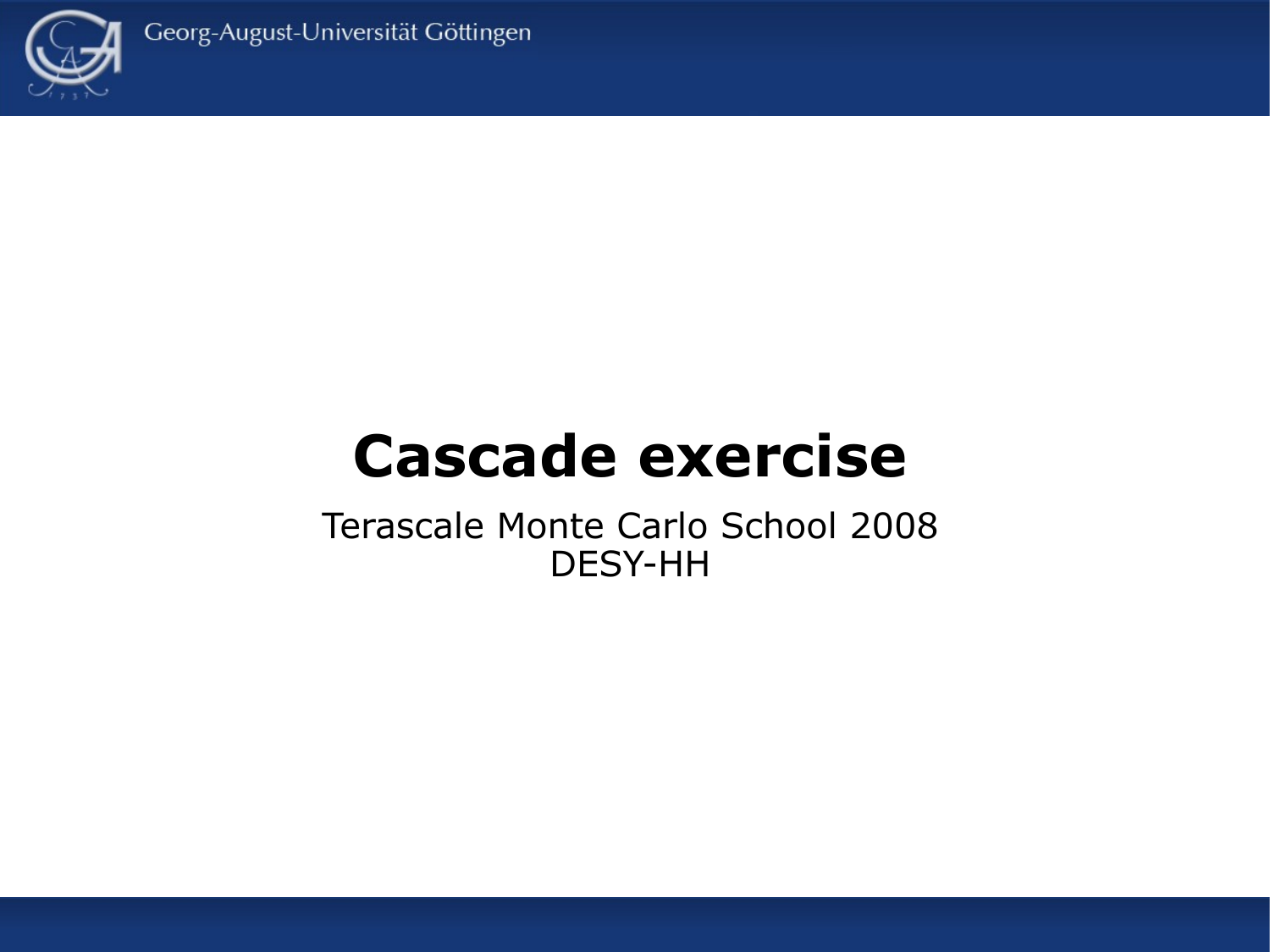

## Cascade – basic idea

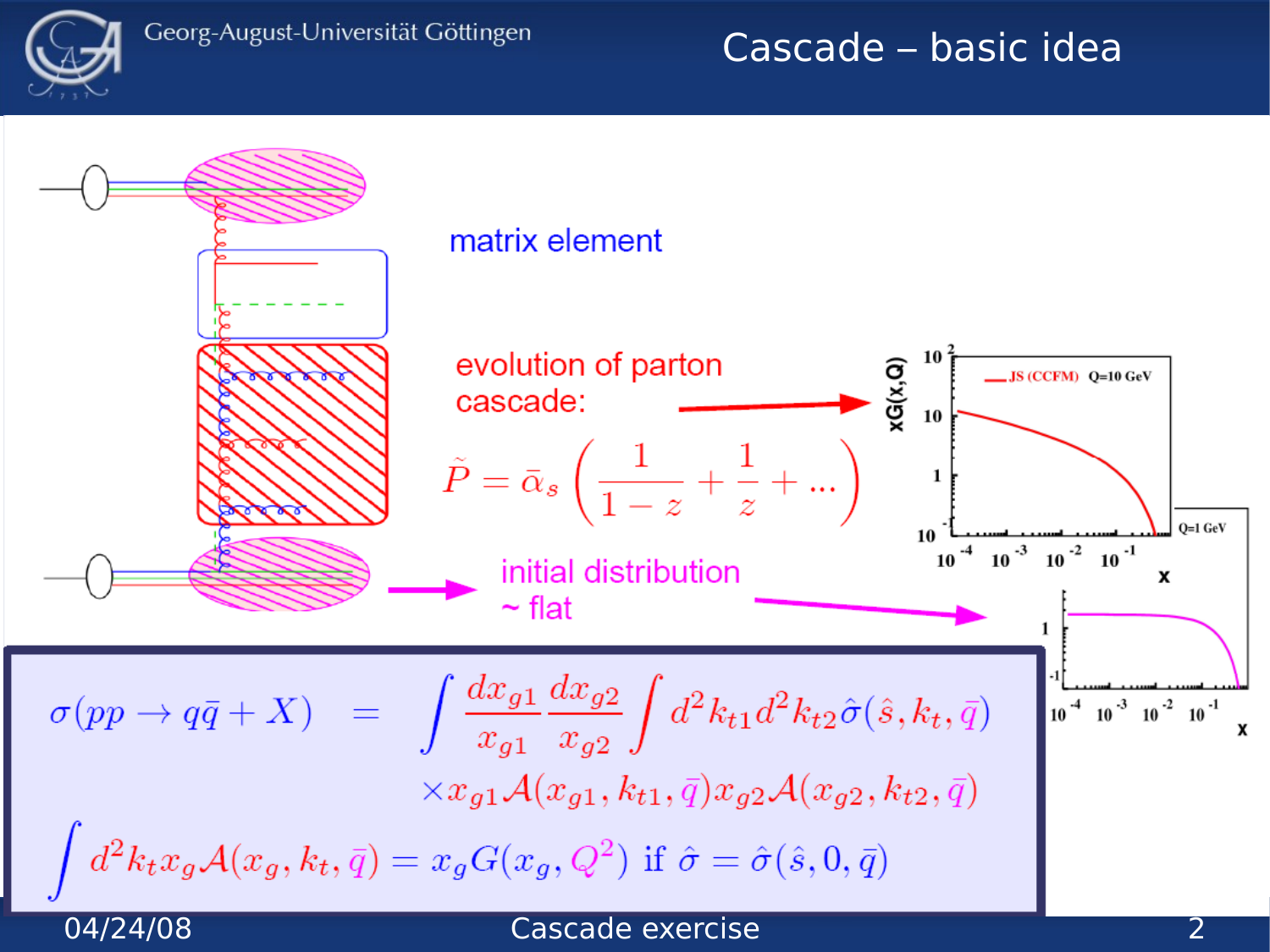

## CataniCiafaloniFioraniMarchesini evolution



### 04/24/08 Cascade exercise 3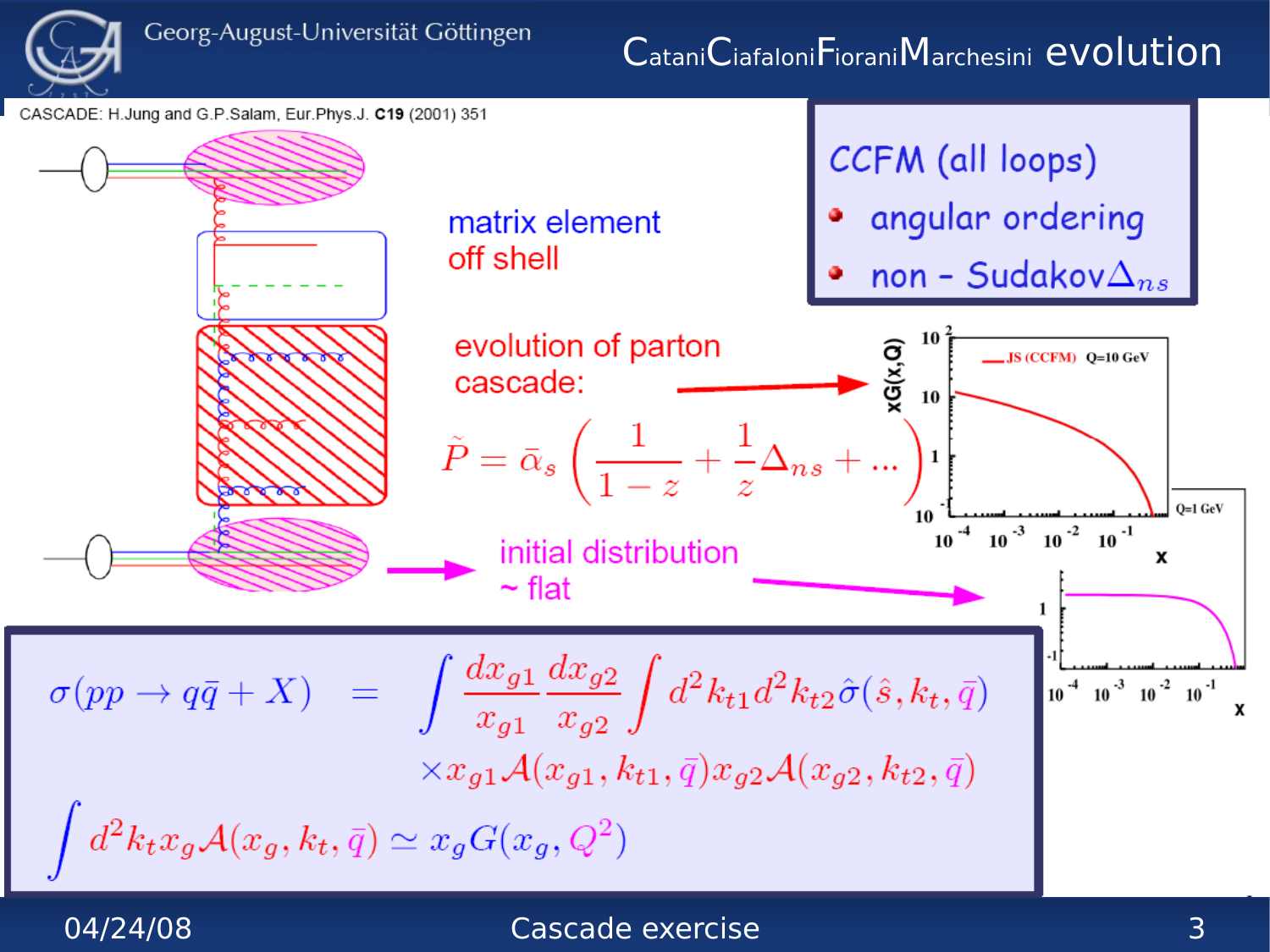

- Setup Cascade and HepMC enviroment
- Edit the steering file according to our needs
- Parameter:

```
* +++++++++++++++ Hard subprocess selection ++++++++++++++++++
*
 'IPRO' 1 0 11 !(D=1)* ! 2: J/psi g
* ! 10: Light quarks
* ! 11: Heavy quarks
* ! 102: g g -> Higgs
*
  'IHFL' 1 0 6 ! (D=4) produced flavour for IPRO=11
* !4: charm
* ! 5: bottom
*
```
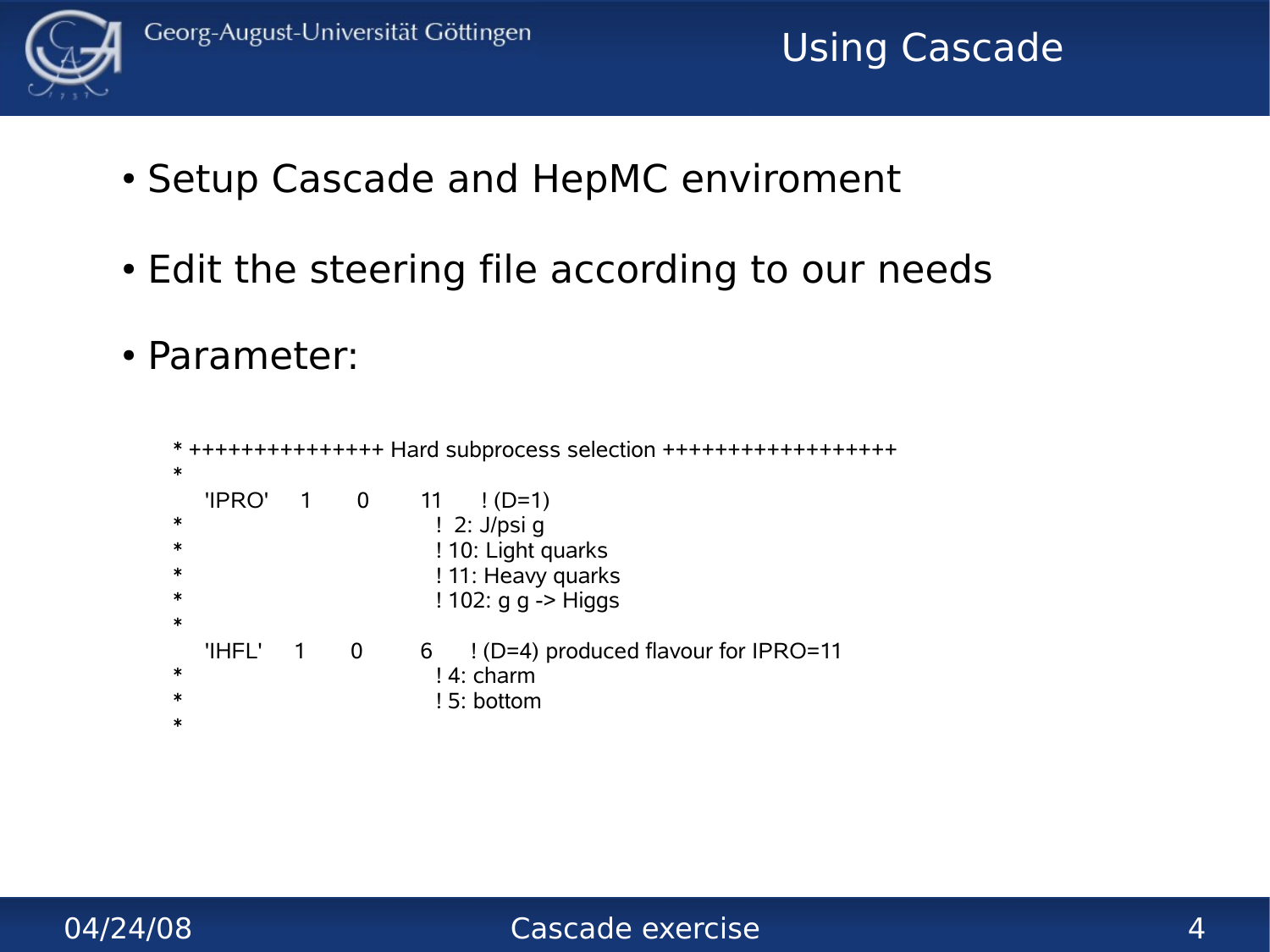

## Using Cascade

| $\ast$                     | * ++++++++++++ Parton shower and fragmentation +++++++++++++ |                |                         |                |                                                                                                                                  |
|----------------------------|--------------------------------------------------------------|----------------|-------------------------|----------------|----------------------------------------------------------------------------------------------------------------------------------|
| $\ast$                     | 'NFRA'                                                       | $\sim$ 1       | 0                       | $\overline{1}$ | $!$ (D=1) Fragmentation on=1 off=0                                                                                               |
| $\ast$<br>$\ast$<br>$\ast$ | 'IFPS'                                                       | $\overline{1}$ | 0                       | 0              | ! (D=3) Parton shower<br>$\frac{1}{2}$ 0: off<br>! 1: initial state PS<br>! 2: final state PS<br>! 3: initial and final state PS |
| $\ast$<br>$\ast$<br>$\ast$ | 'ICCF'                                                       | $\sim$ 1       | $\overline{\mathbf{0}}$ | $\mathbf 1$    | $!$ (D=1) Evolution equation<br>! 1: CCFM<br>$!0:$ DGLAP                                                                         |

• Run Cascade and analyze HepMC output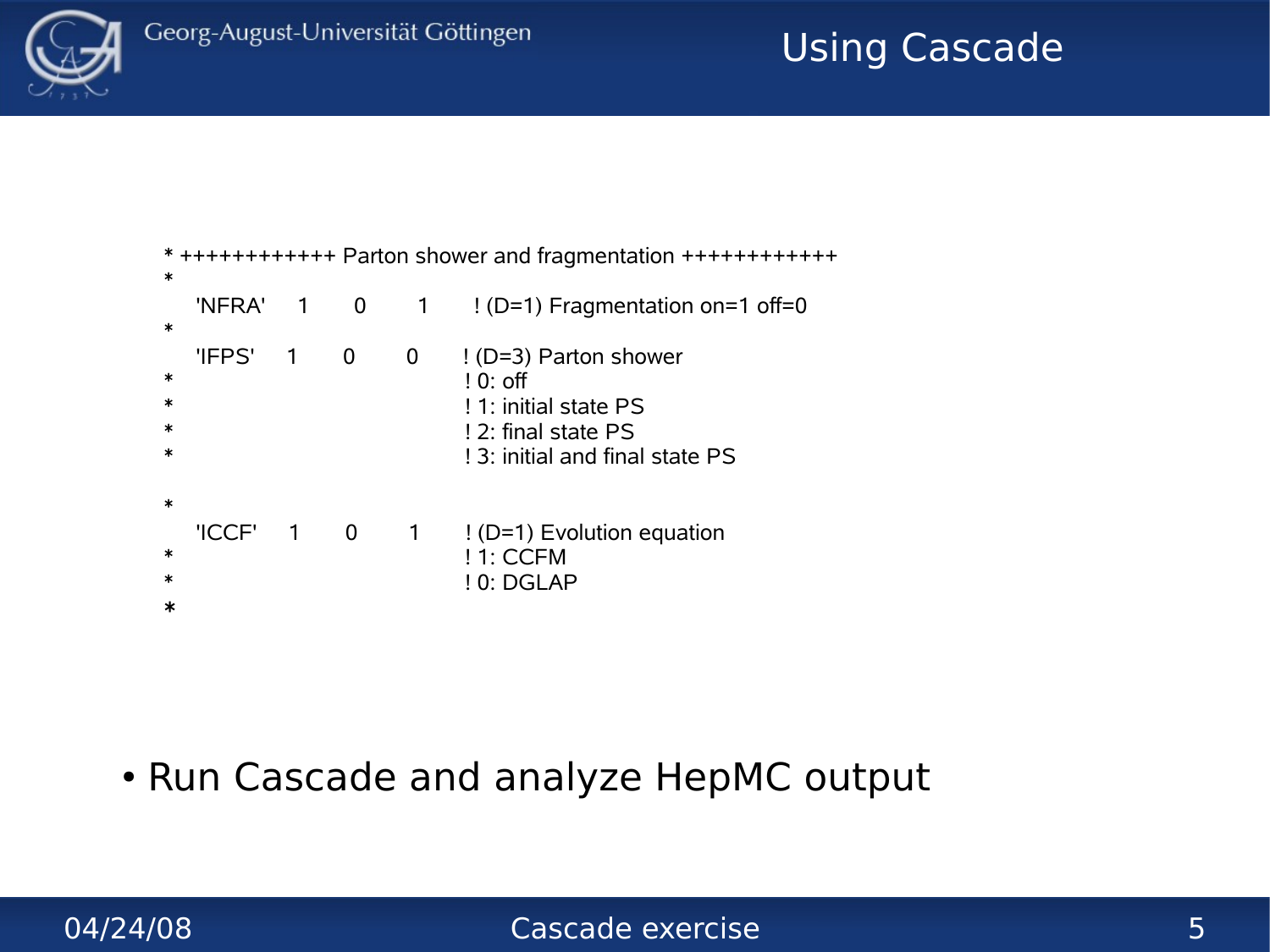

## Exercise 1

Exercise 1: Produce ttbar-events with Cascade in CCFM mode and Plot the  $p_{\tau}$ -Distribution for the ttbar system!